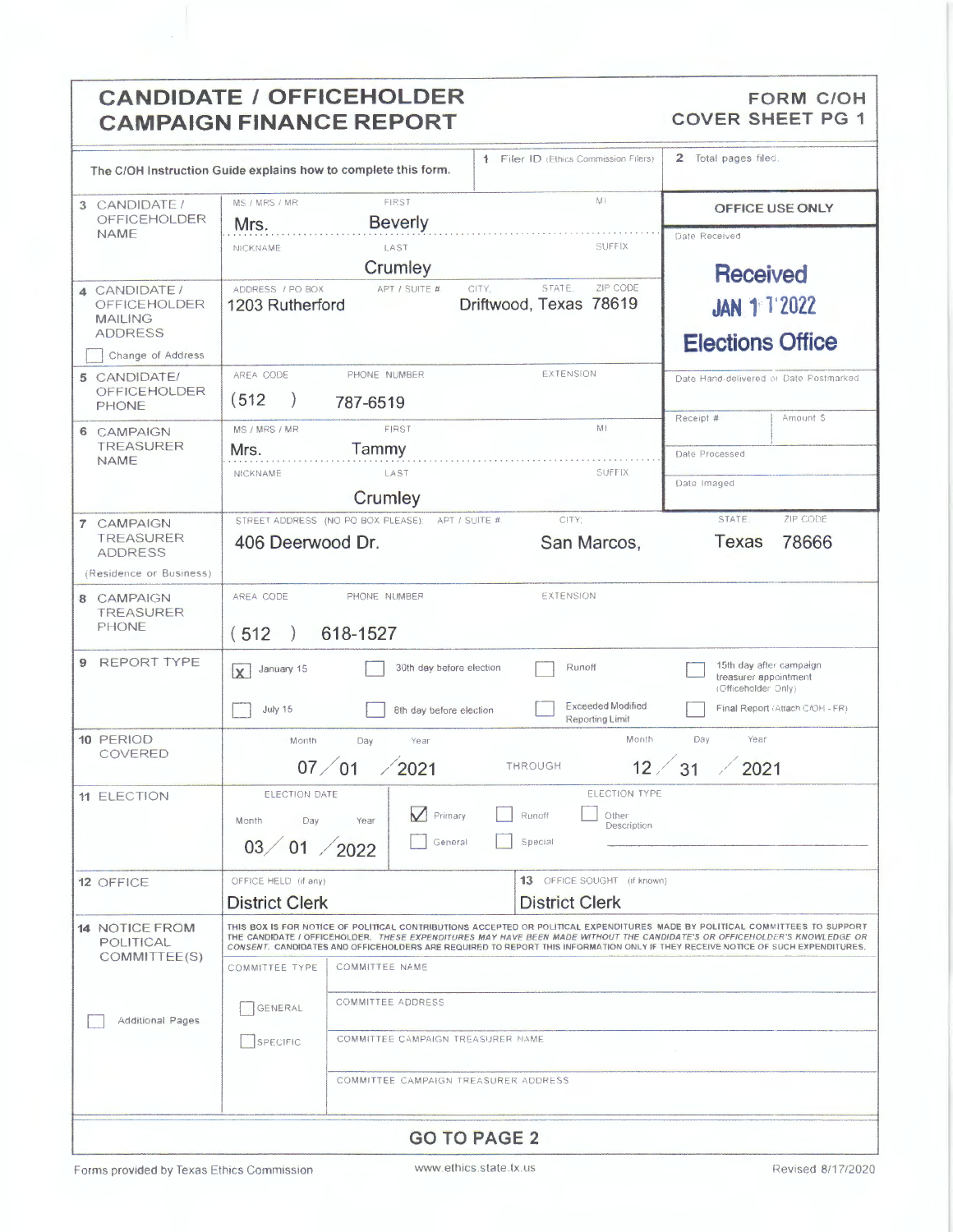## **CANDIDATE/ OFFICEHOLDER CAMPAIGN FINANCE REPORT**

#### **FORM C/OH COVER SHEET PG 2**

| 15 C/OH NAME                             |                                                                                                                                                                                                                                | 16 Filer ID (Ethics Commission Filers)          |
|------------------------------------------|--------------------------------------------------------------------------------------------------------------------------------------------------------------------------------------------------------------------------------|-------------------------------------------------|
| <b>17 CONTRIBUTION</b><br><b>TOTALS</b>  | TOTAL UNITEMIZED POLITICAL CONTRIBUTIONS (OTHER THAN<br>1.<br>PLEDGES, LOANS, OR GUARANTEES OF LOANS, OR<br>CONTRIBUTIONS MADE ELECTRONICALLY)                                                                                 | \$0                                             |
|                                          | 2.<br><b>TOTAL POLITICAL CONTRIBUTIONS</b><br>(OTHER THAN PLEDGES, LOANS, OR GUARANTEES OF LOANS)                                                                                                                              | \$0                                             |
| EXPENDITURE<br><b>TOTALS</b>             | 3.<br>TOTAL UNITEMIZED POLITICAL EXPENDITURE.                                                                                                                                                                                  | \$750.00                                        |
|                                          | <b>TOTAL POLITICAL EXPENDITURES</b><br>4.                                                                                                                                                                                      | \$750.00                                        |
| CONTRIBUTION<br><b>BALANCE</b>           | TOTAL POLITICAL CONTRIBUTIONS MAINTAINED AS OF THE LAST DAY<br>5.<br>OF REPORTING PERIOD                                                                                                                                       | \$112.60                                        |
| <b>OUTSTANDING</b><br><b>LOAN TOTALS</b> | TOTAL PRINCIPAL AMOUNT OF ALL OUTSTANDING LOANS AS OF THE<br>6.<br>LAST DAY OF THE REPORTING PERIOD                                                                                                                            | \$                                              |
| <b>18 SIGNATURE</b>                      | I swear, or affirm, under penalty of perjury, that the accompanying report is true and correct and includes all information                                                                                                    |                                                 |
|                                          | required to be reported by me under Title 15, Election Code.                                                                                                                                                                   |                                                 |
|                                          |                                                                                                                                                                                                                                |                                                 |
|                                          | Sevenly Chun                                                                                                                                                                                                                   |                                                 |
|                                          |                                                                                                                                                                                                                                |                                                 |
|                                          |                                                                                                                                                                                                                                |                                                 |
|                                          |                                                                                                                                                                                                                                |                                                 |
|                                          |                                                                                                                                                                                                                                |                                                 |
|                                          |                                                                                                                                                                                                                                |                                                 |
|                                          | Please complete either option below:                                                                                                                                                                                           |                                                 |
|                                          |                                                                                                                                                                                                                                |                                                 |
|                                          |                                                                                                                                                                                                                                |                                                 |
|                                          |                                                                                                                                                                                                                                |                                                 |
|                                          | <b>KELLI WHIGHAM</b><br>Notary Public. State of Texas                                                                                                                                                                          |                                                 |
| (1) Affidavit                            | Notary ID# 294508-6                                                                                                                                                                                                            |                                                 |
|                                          | My Commission Expires                                                                                                                                                                                                          |                                                 |
|                                          | <b>JULY 23, 2024</b>                                                                                                                                                                                                           |                                                 |
| NOTARY STAMP / SEAL                      |                                                                                                                                                                                                                                |                                                 |
|                                          |                                                                                                                                                                                                                                |                                                 |
|                                          | Sworn to and subscribed before me by <b>BeVerly Cruml</b><br>this the                                                                                                                                                          | day of <i>Carriarv</i>                          |
|                                          |                                                                                                                                                                                                                                |                                                 |
|                                          | 20 10 to certify which witness my hand and seal of officer                                                                                                                                                                     |                                                 |
|                                          | $M_{\rm min}$<br>han                                                                                                                                                                                                           |                                                 |
| Signature of officer administering oath  | Printed name of officer administering-bath                                                                                                                                                                                     | Title of officer administering oath             |
|                                          | OR                                                                                                                                                                                                                             |                                                 |
|                                          |                                                                                                                                                                                                                                |                                                 |
| (2) Unsworn Declaration                  |                                                                                                                                                                                                                                |                                                 |
|                                          |                                                                                                                                                                                                                                |                                                 |
|                                          |                                                                                                                                                                                                                                |                                                 |
|                                          |                                                                                                                                                                                                                                |                                                 |
|                                          | My address is experienced and a series of the series of the series of the series of the series of the series of the series of the series of the series of the series of the series of the series of the series of the series o |                                                 |
|                                          | (city)<br>(street)                                                                                                                                                                                                             | (country)<br>(state) (zip code)                 |
|                                          |                                                                                                                                                                                                                                | $\frac{1}{20}$                                  |
|                                          | (month)                                                                                                                                                                                                                        | (year)                                          |
|                                          |                                                                                                                                                                                                                                |                                                 |
|                                          |                                                                                                                                                                                                                                | Signature of Candidate/Officeholder (Declarant) |
|                                          |                                                                                                                                                                                                                                |                                                 |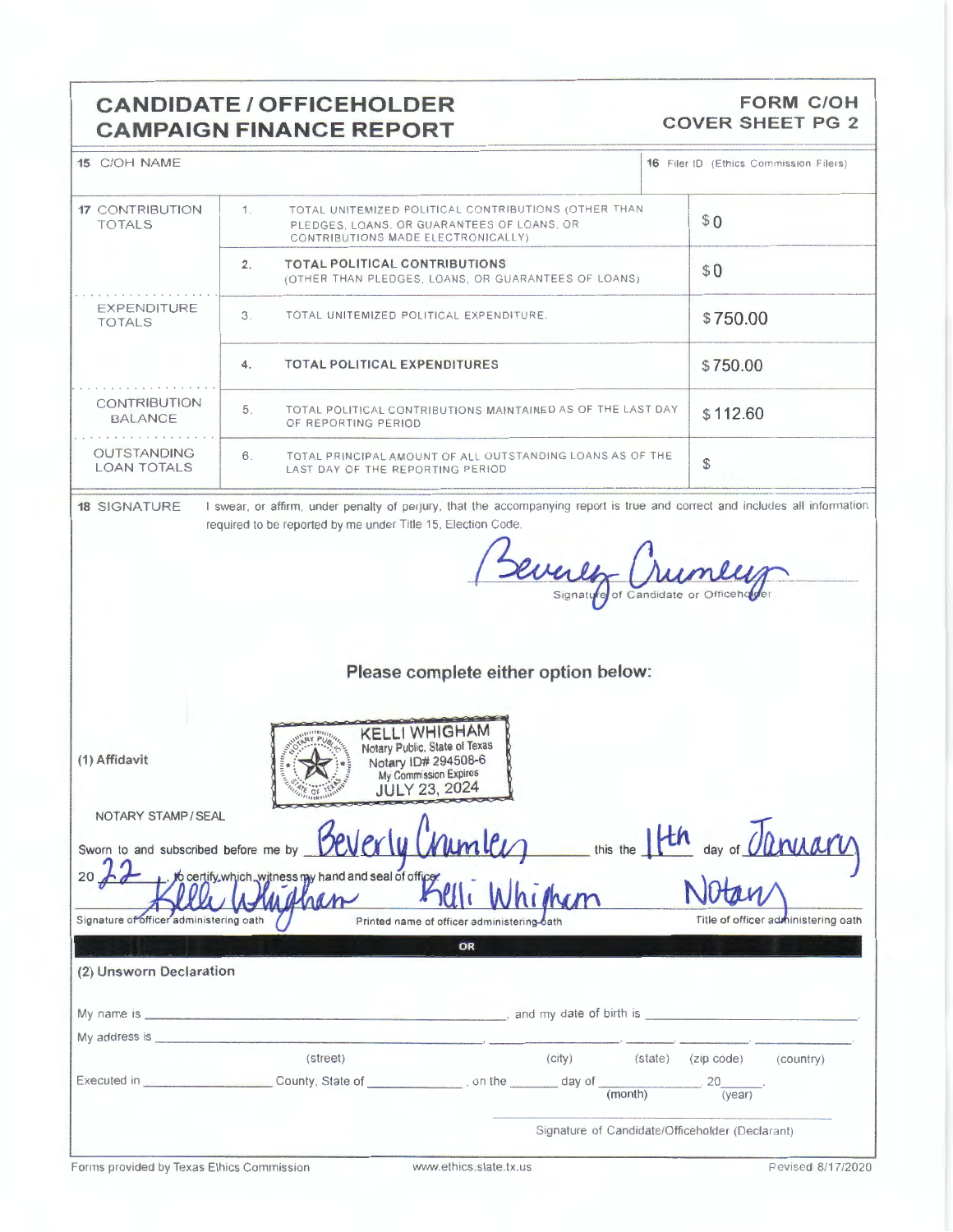# **SUBTOTALS - C/OH FORM C/OH**

# **COVER SHEET PG 3**

| 19 FILER NAME                                                                                       | 20 Filer ID (Ethics Commission Filers) |  |  |  |  |
|-----------------------------------------------------------------------------------------------------|----------------------------------------|--|--|--|--|
| <b>Beverly Crumley</b>                                                                              |                                        |  |  |  |  |
| 21 SCHEDULE SUBTOTALS<br>NAME OF SCHEDULE                                                           | <b>SUBTOTAL</b><br><b>AMOUNT</b>       |  |  |  |  |
| 1.<br>SCHEDULE A1: MONETARY POLITICAL CONTRIBUTIONS                                                 | \$                                     |  |  |  |  |
| 2.<br>SCHEDULE A2: NON-MONETARY (IN-KIND) POLITICAL CONTRIBUTIONS                                   | S                                      |  |  |  |  |
| 3.<br>SCHEDULE B: PLEDGED CONTRIBUTIONS                                                             | S                                      |  |  |  |  |
| <b>SCHEDULE E: LOANS</b><br>4.                                                                      | s                                      |  |  |  |  |
| 5.<br>SCHEDULE F1: POLITICAL EXPENDITURES MADE FROM POLITICAL CONTRIBUTIONS                         | $\mathbb{S}$                           |  |  |  |  |
| 6.<br>SCHEDULE F2: UNPAID INCURRED OBLIGATIONS                                                      | S                                      |  |  |  |  |
| 7.<br>SCHEDULE F3: PURCHASE OF INVESTMENTS MADE FROM POLITICAL CONTRIBUTIONS                        | S                                      |  |  |  |  |
| 8.<br>SCHEDULE F4: EXPENDITURES MADE BY CREDIT CARD                                                 | $\mathbb{S}$                           |  |  |  |  |
| 9.<br>$\checkmark$<br>SCHEDULE G: POLITICAL EXPENDITURES MADE FROM PERSONAL FUNDS                   | \$750.00                               |  |  |  |  |
| 10.<br>SCHEDULE H: PAYMENT MADE FROM POLITICAL CONTRIBUTIONS TO A BUSINESS OF C/OH                  | ${\mathbb S}$                          |  |  |  |  |
| 11.<br>SCHEDULE I: NON-POLITICAL EXPENDITURES MADE FROM POLITICAL CONTRIBUTIONS                     | ${\mathbb S}$                          |  |  |  |  |
| SCHEDULE K: INTEREST, CREDITS, GAINS, REFUNDS, AND CONTRIBUTIONS RETURNED<br>12.<br><b>TO FILER</b> | ${\mathbb S}$                          |  |  |  |  |
|                                                                                                     |                                        |  |  |  |  |
|                                                                                                     |                                        |  |  |  |  |
|                                                                                                     |                                        |  |  |  |  |
|                                                                                                     |                                        |  |  |  |  |
|                                                                                                     |                                        |  |  |  |  |
|                                                                                                     |                                        |  |  |  |  |